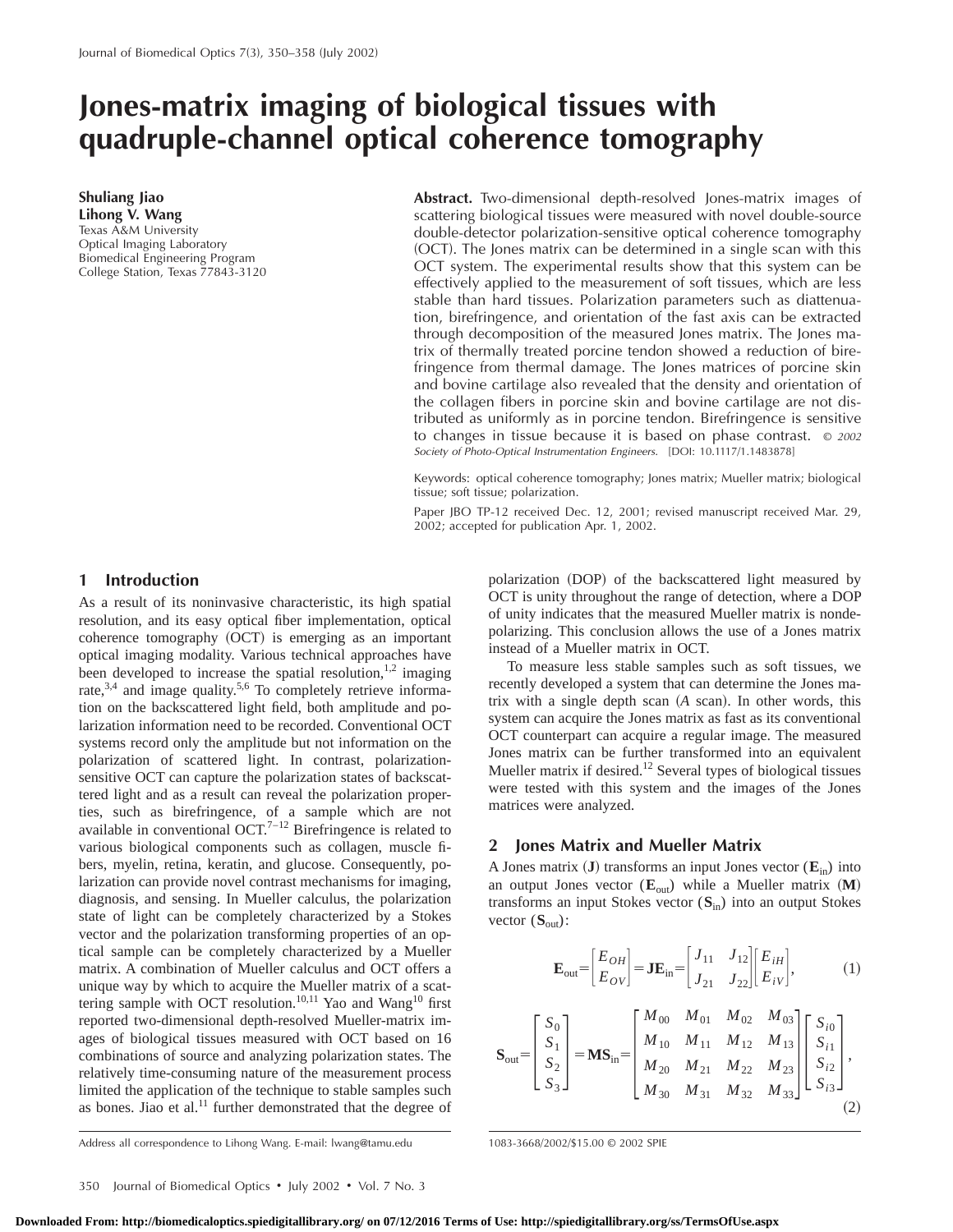where  $E_{OH}$  and  $E_{OV}$  are the horizontal and vertical components of the electric vector of the output light field;  $E_{iH}$  and  $E_{iV}$  are the horizontal and vertical components of the electric vector of the input light field;  $S_0$ ,  $S_1$ ,  $S_2$ , and  $S_3$  are the elements of the Stokes vector of the output light; and  $S_{i0}$ ,  $S_{i1}$ ,  $S_{i2}$ , and  $S_{i3}$  are the elements of the Stokes vector of the input light, respectively.  $S_0$  and  $S_{i0}$  are the intensity of the output and input light, respectively. In an OCT system, *Si*<sup>0</sup> represents the intensity of the incident light in the sample arm, and  $S_0$  represents the detected intensity of the backscattered light. In Eq.  $(2)$ , we can clearly see that  $M_{00}$  represents the intensity transformation property of the sample and contains no polarization information. The degree of polarization of the output light is defined as

DOP=
$$
\frac{\sqrt{S_1^2 + S_2^2 + S_3^2}}{S_0}.
$$
 (3)

The degree of polarization of the input light can also be defined in the same way as the DOP of the output light with the input Stokes vector. If the DOP of a light field remains unity after transformation by an optical system, the system is nondepolarizing; otherwise, the system is depolarizing.

The Jones matrices of a homogeneous partial polarizer  $({\bf J}_P)$  and a homogeneous elliptical retarder  $({\bf J}_R)$  can be expressed as

$$
\mathbf{J}_P = \begin{bmatrix} P_1 \cos^2 \alpha + P_2 \sin^2 \alpha & (P_1 - P_2) \sin \alpha \cos \alpha e^{-i\Delta} \\ (P_1 - P_2) \sin \alpha \cos \alpha e^{i\Delta} & P_1 \sin^2 \alpha + P_2 \cos^2 \alpha \end{bmatrix},
$$
\n
$$
\mathbf{J}_R = \begin{bmatrix} e^{i\varphi/2} \cos^2 \theta + e^{-i\varphi/2} \sin^2 \theta & (e^{i\varphi/2} - e^{-i\varphi/2}) \sin \theta \cos \theta e^{-i\delta} \\ (e^{i\varphi/2} - e^{-i\varphi/2}) \sin \theta \cos \theta e^{i\delta} & e^{i\varphi/2} \sin^2 \theta + e^{-i\varphi/2} \cos^2 \theta \end{bmatrix},
$$

where  $P_1$  and  $P_2$  are the principal coefficients of the amplitude transmission for the two orthogonal polarization eigenstates;  $\alpha$  is the orientation of  $J_p$ ;  $\varphi$  and  $\theta$  are the retardation and orientation of  $J_R$ ;  $\Delta$  and  $\delta$  are the phase differences of the vertical and horizontal components of the eigenstates of **J***<sup>P</sup>* and  $J_R$ , respectively. A retarder is called elliptical when its eigenvectors are those of elliptical polarization states. A polarizing element is called homogeneous when the two eigenvectors of its Jones matrix are orthogonal.<sup>13,14</sup> Linear polarizers and linear and circular retarders are typical homogeneous polarizing optical elements. A typical example of inhomogeneous polarizing elements is the circular polarizer, whose Jones matrix is

$$
\frac{1}{2} \begin{bmatrix} 1 & 1 \\ i & i \end{bmatrix},
$$

which is constructed by using a linear polarizer set at 45° followed by a quarter-wave plate  $(\lambda/4$  plate) with its fast axis set horizontal. The eigenvectors of such a circular polarizer are

$$
\frac{1}{\sqrt{2}}\begin{bmatrix}1\\-1\end{bmatrix}
$$

for a  $-45^{\circ}$  linear polarization state and

$$
\frac{1}{\sqrt{2}}\begin{bmatrix}1\\i\end{bmatrix}
$$

for a right circular polarization state, which are not orthogonal.

For an intensity-based noninterference detection system, a turbid medium is generally depolarizing unless the detector is small; in other words, when a completely polarized light  $(DOP=1)$  is scattered by the medium, the output light becomes partially polarized ( $DOP<1$ ) unless the area of detection is much less than the average size of speckles.<sup>15</sup> However, OCT is an amplitude-based detection system that uses interference heterodyne, which detects the part of the backscattered electric field that is coherent with the reference beam, regardless of whether the backscattered light is partially polarized or not. The OCT signal  $I<sub>OCT</sub>$  received by a detector of finite area can be considered the sum of contributions from the backscattered optical fields  $\mathbf{E}_{si}$  that reach various points of the detector:

$$
I_{\text{OCT}} = \mathbf{E}_r \cdot \mathbf{E}_{s1} + \mathbf{E}_r \cdot \mathbf{E}_{s2} + \mathbf{E}_r \cdot \mathbf{E}_{s3} + \dots
$$
  
=  $\mathbf{E}_r \cdot (\mathbf{E}_{s1} + \mathbf{E}_{s2} + \mathbf{E}_{s3} + \dots)$  (4)

 $=$ **E**<sub>*r*</sub> $\cdot$ **<b>E**<sub>*s*</sub>.

where  $\mathbf{E}_r$  represents the reference optical field;  $\mathbf{E}_s$  is an equivalent backscattered optical field; and the dot product represents the interference signal (apart from a constant factor). As shown in Eq. (4), each backscattered optical field from the sample contributes to the OCT signal by projecting onto the reference optical field  $\mathbf{E}_r$ . Equivalently, the backscattered optical fields that reach various points of the detector can be summed in vector, and the vector sum **E***<sup>s</sup>* is then projected onto the reference optical field to yield the OCT signal. One can imagine this as being equivalent to shrinking the full field over the area of detection to a single point before interfering with the reference beam. If all of the  $\mathbf{E}_{si}$  share the same polarization state,  $\mathbf{E}_s$  will have the same polarization state; otherwise, **E***<sup>s</sup>* will have a net apparent polarization state. In either case, the **E***<sup>s</sup>* measured will have a unique polarization state. As a result, the DOP measured by OCT will be unity. In an intensity-based noninterference detection system, in contrast, the backscattered optical fields that reach various points of the detector would add in intensity. In that case, if all the  $\mathbf{E}_{si}$  do not share the same polarization state, the DOP will be less than unity.

Unlike a Mueller matrix, which is suited to all kinds of optical systems, a Jones matrix can only be applied to a nondepolarizing optical system. A Jones matrix can completely characterize the polarization properties of a nondepolarizing optical system. In other words, for a nondepolarizing optical system, a Jones matrix is equivalent to a Mueller matrix. A Jones matrix has four complex elements, in which one phase is arbitrary and consequently seven real parameters are independent. Equivalently, there are seven independent parameters in a nondepolarizing Mueller matrix.

When the two matrices are equivalent, one matrix is preferred over the other in some situations. A Jones matrix has fewer elements and the physical meanings of the matrix elements are clearer. On the other hand, a Mueller matrix uses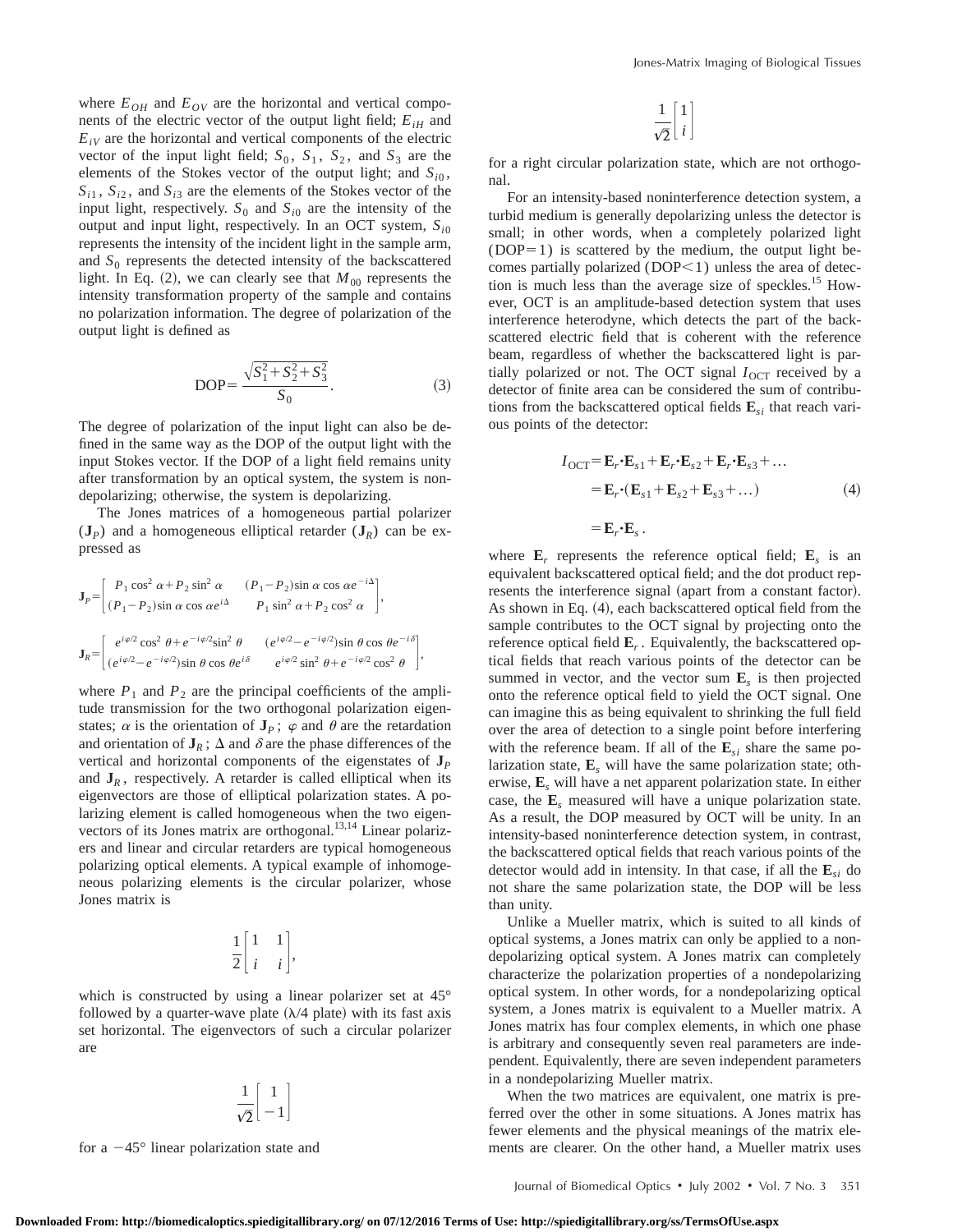only real numbers, and the intensity transformation property of a sample is explicitly expressed in its  $M_{00}$  element, which provides an image of the sample without the influence of its polarization property.  $M_{00}$  contains no polarization artifact like that usually encountered in a conventional OCT image when the sample contains birefringence. Therefore, a Mueller matrix clearly separates structural information from polarization information of a sample.

The Jones matrix of a nondepolarizing optical system can be transformed into an equivalent nondepolarizing Mueller matrix by the following relationship:<sup>16</sup>

$$
\mathbf{M} = \mathbf{U}(\mathbf{J} \otimes \mathbf{J}^*) \mathbf{U}^{-1},
$$
\n
$$
= \mathbf{U} \begin{bmatrix} J_{11} \mathbf{J}^* & J_{12} \mathbf{J}^* \\ J_{21} \mathbf{J}^* & J_{22} \mathbf{J}^* \end{bmatrix} \mathbf{U}^{-1} \tag{5a}
$$
\n
$$
= \mathbf{U} \begin{bmatrix} J_{11} J_{11}^* & J_{11} J_{12}^* & J_{12} J_{11}^* & J_{12} J_{12}^* \\ J_{11} J_{21}^* & J_{11} J_{22}^* & J_{12} J_{21}^* & J_{12} J_{22}^* \\ J_{21} J_{11}^* & J_{21} J_{12}^* & J_{22} J_{11}^* & J_{22} J_{12}^* \\ J_{21} J_{21}^* & J_{21} J_{22}^* & J_{22} J_{21}^* & J_{22} J_{22}^* \end{bmatrix} \mathbf{U}^{-1},
$$

and a Jones vector of a light field can be transformed into a Stokes vector by

$$
\mathbf{S} = \sqrt{2} \mathbf{U} (\mathbf{E} \otimes \mathbf{E}^*) = \sqrt{2} \mathbf{U} \begin{bmatrix} E_H \mathbf{E}^* \\ E_V \mathbf{E}^* \end{bmatrix}
$$

$$
= \sqrt{2} \mathbf{U} \begin{bmatrix} E_H E_H^* \\ E_H E_V^* \\ E_V E_H^* \\ E_V E_V^* \end{bmatrix}, \tag{5b}
$$

where  $\otimes$  represents the Kronecker tensor product and **U** is the  $4\times4$  Jones–Mueller transformation matrix:

$$
\mathbf{U} = \frac{1}{\sqrt{2}} \begin{bmatrix} 1 & 0 & 0 & 1 \\ 1 & 0 & 0 & -1 \\ 0 & 1 & 1 & 0 \\ 0 & i & -i & 0 \end{bmatrix}.
$$

At least two independent incident polarization states, which are not necessarily orthogonal, are needed to fully determine a Jones matrix.

## **3 Experimental System**

A schematic of the experimental setup is shown in Figure 1. Two superluminescent diodes (SLDs) are employed as lowcoherence light sources and are amplitude modulated at 3 and 3.5 kHz by modulating the injection current. The two light sources are in horizontal and vertical polarization states, respectively, and each delivers about 200  $\mu$ W of power to the sample. The center wavelength, full width at half maximum (FWHM) bandwidth, and the output power of the light sources are 850 nm, 26 nm, and 3 mW, respectively. The Jones vectors of the two sources are  $[1,0]^T$  and  $[0,1]^T$ , respectively, where the superscript *T* transposes the row vectors into column vectors. The two source beams are merged by a



**Fig. 1** Schematic of the double-beam polarization-sensitive OCT system: SLDH and SLDV, superluminescent diodes, horizontally polarized (H) and vertically polarized (V), respectively; PBS1 and PBS2, polarizing beam splitters; SPF, spatial filter assembly; NBS, nonpolarizing beam splitter; QW1 and QW2, zero-order quarter-wave plates; M, mirror; L1, L2 L3 and L4, lenses; PDH and PDV, photodiodes for <sup>H</sup> and <sup>V</sup> polarization components.

polarizing beam splitter (PBS1), filtered by a spatial filter assembly and then split into the reference arm and the sample arm by a nonpolarizing beam splitter (NBS). The sample beam passes through a  $\lambda/4$  plate, the fast axis of which is oriented at 45° and is focused into the sample by an objective lens [L1:  $f = 15$  mm and numerical aperture (NA)=0.25]. The Jones vectors of the sample beam at the sample surface for the two sources are  $\left[1,i\right]^{\overline{T}}$  and  $\left[1,-i\right]^{\overline{T}}$ , which are right circularly and left circularly polarized, respectively. The reference arm consists of a  $\lambda/4$  plate, the fast axis of which is oriented  $22.5^{\circ}$ , a lens (L2), and a mirror. After retroreflection by the reference mirror and double passing through the  $\lambda/4$ plate, the horizontal polarization  $(H)$  of the incident light is converted into 45 $^{\circ}$  polarization,  $[1,1]^T$ , while the vertical polarization (V) of the incident light is converted into  $-45^{\circ}$ polarization,  $[1, -1]^T$ , and then the reference beam combines with the backscattered sample beam through the NBS. The combined light is split into two orthogonal polarization components, i.e., the horizontal and vertical components of the Jones vector, by a polarization beam splitter (PBS2). The two components are coupled into two single-mode fibers with objective lenses. The two polarization components are detected by photodiodes PDH and PDV, respectively. A dataacquisition board (DAQ board) sampling at 50 kHz/channel digitizes the two signals. The scan speed of the reference arm is 0.5 mm/s, generating a Doppler frequency of about 1.2 kHz. The carrier frequencies, 1.8, 2.3, 4.2, and 4.7 kHz, are the beat and harmonic frequencies between this Doppler frequency and the modulation frequencies of the light sources.

The two function generators (DS345, Stanford Research Systems), which are used for modulation of the two light sources, respectively, are synchronized and share the same time base. Burst mode was used to ensure that the initial phases of the two modulation signals are fixed for each *A* scan. The time delay between scanning of the two channels of the DAQ board is 10  $\mu$ s. The phase difference between the two channels caused by this time delay for each beat and harmonic frequency was compensated for during signal processing.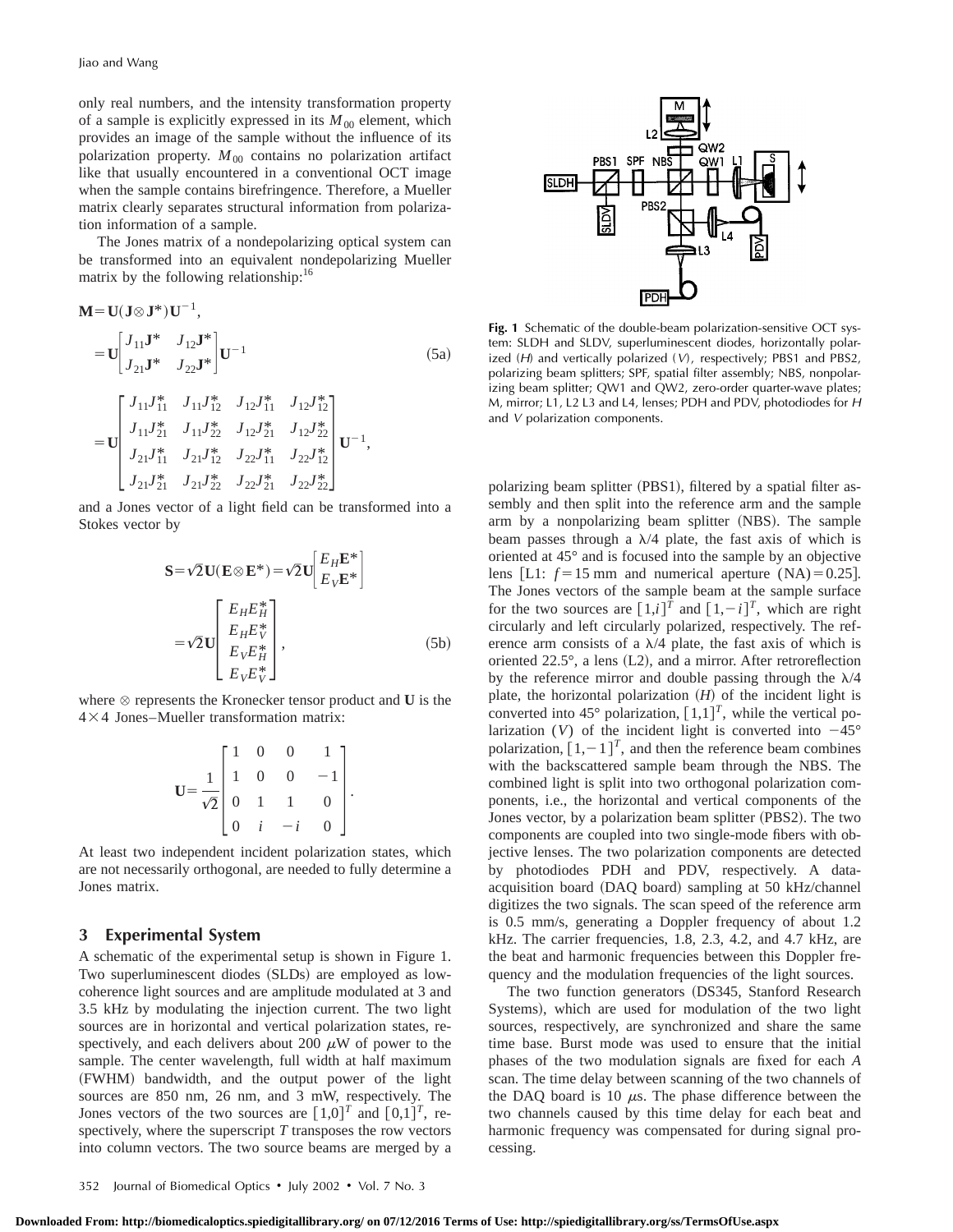For OCT signals based on single-backscattered photons, the incident Jones vector  $\mathbf{E}_i$  to the sample arm is transformed into the detected Jones vector  $\mathbf{E}_o$  by

$$
\mathbf{E}_{o} = \mathbf{J}_{\text{NBS}} \mathbf{J}_{QB} \mathbf{J}_{SB} \mathbf{J}_{M} \mathbf{J}_{SI} \mathbf{J}_{QI} \mathbf{E}_{i}
$$
  
=  $\mathbf{J}_{\text{NBS}} \mathbf{J}_{QB} \mathbf{J}_{QI} \mathbf{E}_{i} = \mathbf{J}_{T} \mathbf{E}_{i}$ , (6)

where  $J_{0I}$  and  $J_{OB}$  are the Jones matrices of the  $\lambda/4$  plate for incident and backscattered light, respectively;  $J_{SI}$  and  $J_{SB}$  are the Jones matrices of the sample for incident and backscattered light, respectively;  $J_M$  is the Jones matrix of the single backscatterer, the same as the one for a mirror;  $J_{NBS}$  is the Jones matrix of the reflecting surface of the nonpolarizing beam splitter; **J** is the combined roundtrip Jones matrix of the scattering medium;  $J_T$  is the overall roundtrip Jones matrix.

In Eq. (6), the output Jones vector  $\mathbf{E}_o$  is constructed for each light source from the measured horizontal and vertical components of the OCT signal. Upon acquiring the output Jones vectors and knowing the input Jones vectors, the overall roundtrip Jones matrix  $J_T$  can be calculated. The Jones matrix **J** of the sample can be extracted from  $J<sub>T</sub>$  by eliminating the effect of the Jones matrices of the quarter-wave plate, the mirror, and the beam splitter. As a necessary condition, the two light sources must be independent of each other, which means that there is an arbitrary phase difference between the two measured Jones vectors for the two light sources. The arbitrary phase difference must be eliminated in order to calculate  $J_T$ .

In the commonly used convention,  $J_M$  transforms the polarization state of forward light expressed in the forward coordinate system into the polarization state expressed in the backward coordinate system. Similarly,  $J_{NBS}$  transforms the polarization state of backward light into the polarization state expressed in the detection coordinate system. However, in this work we express the polarization states of both forward and backward light in the forward coordinate system. With this convention,  $J_M$  and  $J_{NBS}$  are unitary:

$$
\mathbf{J}_M = \mathbf{J}_{\text{NBS}} = \begin{bmatrix} 1 & 0 \\ 0 & 1 \end{bmatrix}.
$$

In each *A* scan, the optical paths for forward and backward light are the same and, therefore, the Jones reversibility theorem can be applied.<sup>17</sup> The Jones reversibility theorem indicates that the Jones matrices  $J_{bwd}$  and  $J_{fwd}$  of an ordinary optical element for backward and forward light propagation have the following relationship if the same coordinate system is used for the Jones vectors:  $\mathbf{J}_{bwd} = \mathbf{J}_{fwd}^T$ . Therefore, we have the following relationships:

$$
\mathbf{J}_{SB} = \mathbf{J}_{SI}^T, \mathbf{J}_{QB} = \mathbf{J}_{QI}^T = \frac{1}{\sqrt{2}} \begin{bmatrix} 1 & i \\ i & 1 \end{bmatrix},
$$

$$
\mathbf{J} = \mathbf{J}_{SB} \mathbf{J}_M \mathbf{J}_{SI} = \mathbf{J}_{SI}^T \mathbf{J}_{SI} = \mathbf{J}^T,
$$

$$
\mathbf{J}_T = \mathbf{J}_{NBS} \mathbf{J}_{QB} \mathbf{J}_{QI} = \mathbf{J}_{QI}^T \mathbf{J}_{QI} = \mathbf{J}_T^T.
$$

In other words, matrices **J** and  $J<sub>T</sub>$  are transpose symmetric. This property of transpose symmetry is important for eliminating the arbitrary phase difference between the two light sources. Because of this symmetry, the number of independent parameters in the Jones matrix is further reduced from seven to five.

As reported by Yao and Wang using Monte Carlo simulation,<sup>18</sup> light backscattered from the sample can be divided into two parts: class I and class II. Class I light provides a useful signal, which is scattered by the target layer in a sample and the pathlength difference of which from the reference light is within the coherence length of the light source. Class II light is the part scattered from the rest of the medium, whose pathlength difference from the reference light is also within the coherence length of the light source. Class II light contributes to background noise of the OCT signal. The weight of class II light in the detected OCT signal increases with depth and will exceed that of the class I signal beyond some critical depth. An increase in the weight of class II light deteriorates the resolution and signal-to-noise ratio and thus limits the effective imaging depth. The class I signal also contains multiply scattered photons, but due to the requirement of matching optical pathlengths, these multiple scattering events must be small-angle scattering.

For the multiply scattered photons, Eq.  $(6)$  still holds if the probability for photons to travel along the same roundtrip path but in opposite directions is equal, which is a valid assumption when the source and detector have reciprocal characteristics. Because these photons are coherent, the roundtrip Jones matrix of the sample **J** is the sum of the Jones matrices of all possible roundtrip paths; for each possible path, for example, the *k*th path, the roundtrip Jones matrix is the sum of the Jones matrices for the two opposite directions  $[J_i(k)]$  and  $J_r(k)$ ]. Consequently, we have

$$
\mathbf{J} = \sum_{k} [\mathbf{J}_i(k) + \mathbf{J}_r(k)] = \sum_{k} {\mathbf{J}_i(k) + [\mathbf{J}_i(k)]^T} = \mathbf{J}^T.
$$

In other words, **J** as well as  $J<sub>T</sub>$  still possess transpose symmetry even if multiple scattering occurs as long as the source and the detector meet the condition.

After calculation, Eq.  $(6)$  can be expressed as

$$
\begin{aligned}\n\begin{bmatrix}\nE_{oH} \\
E_{oV}\n\end{bmatrix} &= \begin{bmatrix}\n\frac{i}{2}(J_{11} - 2iJ_{12} - J_{22}) & \frac{1}{2}(J_{11} + J_{22}) \\
\frac{1}{2}(J_{11} + J_{22}) & \frac{i}{2}(-J_{11} - 2iJ_{12} + J_{22})\n\end{bmatrix} \\
&\times \begin{bmatrix}\nE_{iH} \\
E_{iV}\n\end{bmatrix} \\
&= \begin{bmatrix}\nJ_{T11} & J_{T12} \\
J_{T12} & J_{T22}\n\end{bmatrix} \times \begin{bmatrix}\nE_{iH} \\
E_{iV}\n\end{bmatrix},\n\end{aligned} (7a)
$$

where  $J_{ij}$  and  $J_{Tij}$  (*i*, *j* = 1,2) are the elements of **J** and  $J_T$ , respectively. For two light sources of independent polarization states, Eq.  $(7a)$  can be rearranged as

$$
\begin{bmatrix} E_{oH1} & E_{oH2} \ E_{oV1} & E_{oV2} \end{bmatrix} = \begin{bmatrix} J_{T11} & J_{T12} \ J_{T12} & J_{T22} \end{bmatrix} \times \begin{bmatrix} E_{iH1} & E_{iH2}e^{i\beta} \ E_{iV1} & E_{iV2}e^{i\beta} \end{bmatrix},
$$
\n(7b)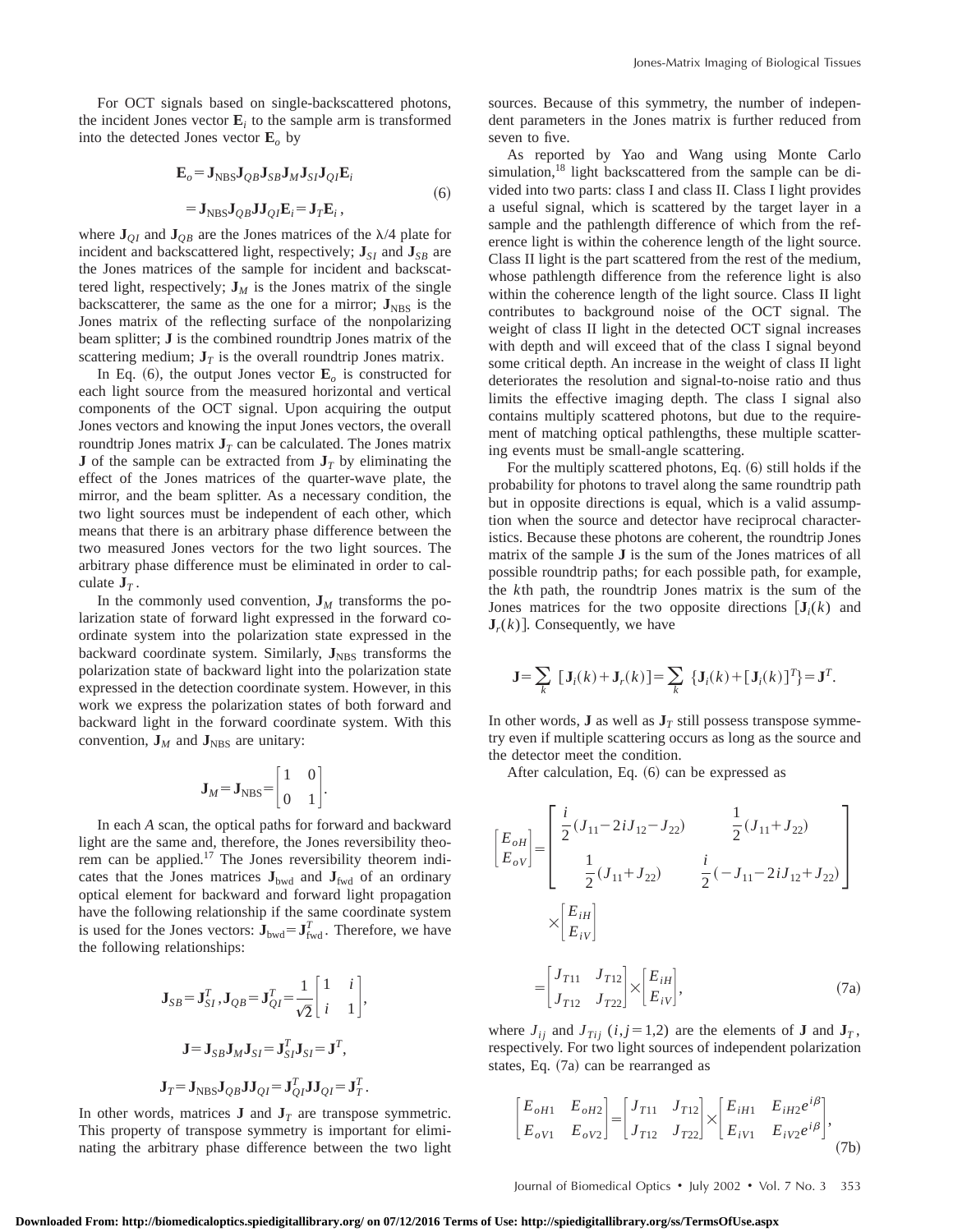where  $E_{oH1}$  and  $E_{oH2}$  and  $E_{oV1}$  and  $E_{oV2}$  are the elements of the Jones vectors of source 1 and source 2, respectively;  $\beta$  is the random initial phase difference between the two light sources due to their mutual independence.  $J<sub>T</sub>$  can be calculated from Eq.  $(7b)$  as

$$
\begin{bmatrix} J_{T11} & J_{T12} \ J_{T12} & J_{T22} \end{bmatrix} = \begin{bmatrix} E_{oH1} & E_{oH2} \ E_{oV1} & E_{oV2} \end{bmatrix} \times \begin{bmatrix} E_{iH1} & E_{iH2} e^{i\beta} \\ E_{iV1} & E_{iV2} e^{i\beta} \end{bmatrix}^{-1}
$$

$$
= \frac{1}{D} \begin{bmatrix} E_{oH1} & E_{oH2} \\ E_{oV1} & E_{oV2} \end{bmatrix}
$$

$$
\times \begin{bmatrix} E_{iV2} e^{i\beta} & -E_{iH2} e^{i\beta} \\ -E_{iV1} & E_{iH1} \end{bmatrix}, \qquad (7c)
$$

as long as the determinant,

$$
D = \begin{vmatrix} E_{iH1} & E_{iH2} e^{i\beta} \\ E_{iV1} & E_{iV2} e^{i\beta} \end{vmatrix} = e^{i\beta} \begin{vmatrix} E_{iH1} & E_{iH2} \\ E_{iV1} & E_{iV2} \end{vmatrix} \neq 0,
$$

i.e., the two light sources are not in the same polarization state. The random phase difference  $\beta$  can be eliminated with the transpose symmetry of  $J<sub>T</sub>$ :

$$
e^{i\beta}(E_{oH1}E_{iH2} + E_{oV1}E_{iV2}) = (E_{oV2}E_{iV1} + E_{oH2}E_{iH1}).
$$
\n(7d)

Equation (7d) can be solved when  $(E_{oH1}E_{iH2}+E_{oV1}E_{iV2})$  $\neq$  0. Once  $\mathbf{J}_T$  is found, **J** can then be determined from  $\mathbf{J}_T$ . Six real parameters of **J** can be calculated, one phase of which is arbitrary and can be subtracted from each element, and eventually five independent parameters are retained.

When  $(E_{oH1}E_{iH2}+E_{oV1}E_{iV2})=0$ , it is impossible to eliminate the random phase by using transpose symmetry. This situation happens if the sample arm does not alter the polarization states of the two incident beams besides producing a mirror reflection. For example, this situation occurs if (1) a horizontal or vertical incident beam is used, (2) a  $\lambda/4$ plate is not inserted into the sample arm, and  $(3)$  the fast axis of a birefringent sample is horizontal or vertical. The use of the  $\lambda$ /4 plate at a 45° orientation in the sample arm can ameliorate the situation. However, there are still some drawbacks with this configuration. For example, when the roundtrip Jones matrix **J** is equivalent to one of a half-wave plate with its fast axis oriented at 45 $^{\circ}$  and thus  $J_T$  is equivalent to a unitary matrix, we will have  $(E_{oH1}E_{iH2}+E_{oV1}E_{iV2})=0$ . To overcome this drawback, we can employ two nonorthogonal incident polarization states: one source in a horizontal polarization state and the other source in a 45° polarization state.

The interference signals are band pass filtered with central frequencies of 4.2 and 4.7 kHz and a bandwidth of 10 Hz, the harmonic frequencies of the interference signals of source *H* and source *V*, respectively, to extract the interference components of each light source. The interference components form the imaginary parts of  $E_{x,y}(t)$ , the elements of the output Jones vectors, whose real parts are obtained through inverse Hilbert transformation:<sup>19,20</sup>

$$
\text{Re}\{E_{x,y}(t)\} = \frac{1}{\pi} P \int_{-\infty}^{\infty} \frac{\text{Im}\{E_{x,y}(t)\}}{\tau - t} d\tau, \tag{8}
$$



**Fig. 2** Measured vertical component of the OCT signal of the calibrating variable wave plate for the light source with a vertical polarization state. The inset is the plot of 300 data points of the interference signal around the peak.

where *P* stands for the Cauchy principal value of the integral, and x and y represent the detected polarization state  $(H \text{ or } V)$ and the source polarization state  $(H \text{ or } V)$ , respectively. Unlike other transforms, the Hilbert transformation does not change the domain. A convenient method by which to compute the Hilbert transform is Fourier transformation. If  $u(t)$ and  $v(t)$  are a Hilbert pair of functions, i.e.,

$$
u(t) \Leftrightarrow v(t),
$$

and  $U(w)$  and  $V(w)$  are the Fourier transforms of  $u(t)$  and  $v(t)$ , the following algorithm can be used to calculate the Hilbert transform:<sup>20</sup>

$$
F^{-1}
$$
  
\n
$$
u(t) \stackrel{F}{\Rightarrow} U(w) \Rightarrow V(w) = -i \cdot \text{sgn}(w)U(w) \stackrel{F}{\Rightarrow} v(t),
$$
  
\n
$$
v(t) \Rightarrow V(w) \Rightarrow U(w) = i \cdot \text{sgn}(w)U(w) \Rightarrow u(t),
$$
\n(9)

where  $F$  and  $F^{-1}$  denote the Fourier and inverse Fourier transformations, respectively;  $sgn(w)$  is the signum function defined as

$$
sgn(w) = \begin{cases} +1, & w > 0, \\ 0, & w = 0, \\ -1, & w < 0. \end{cases}
$$

The real and imaginary parts of each interference component are combined to form the complex components of the output Jones vectors. Upon determining the output Jones vector, when the input Jones vectors are known, the elements of the Jones matrix **J** of the sample can then be calculated from Eq.  $(7).$ 

The system was tested by measuring the Jones matrix of a variable wave plate (5540 Berek polarization compensator, New Focus). The variable wave plate was set to provide around  $\lambda$ /8 retardation with the fast axis at about  $-54^{\circ}$ . The vertical component of the OCT signal measured for the source with a vertical polarization state is shown in Figure 2. The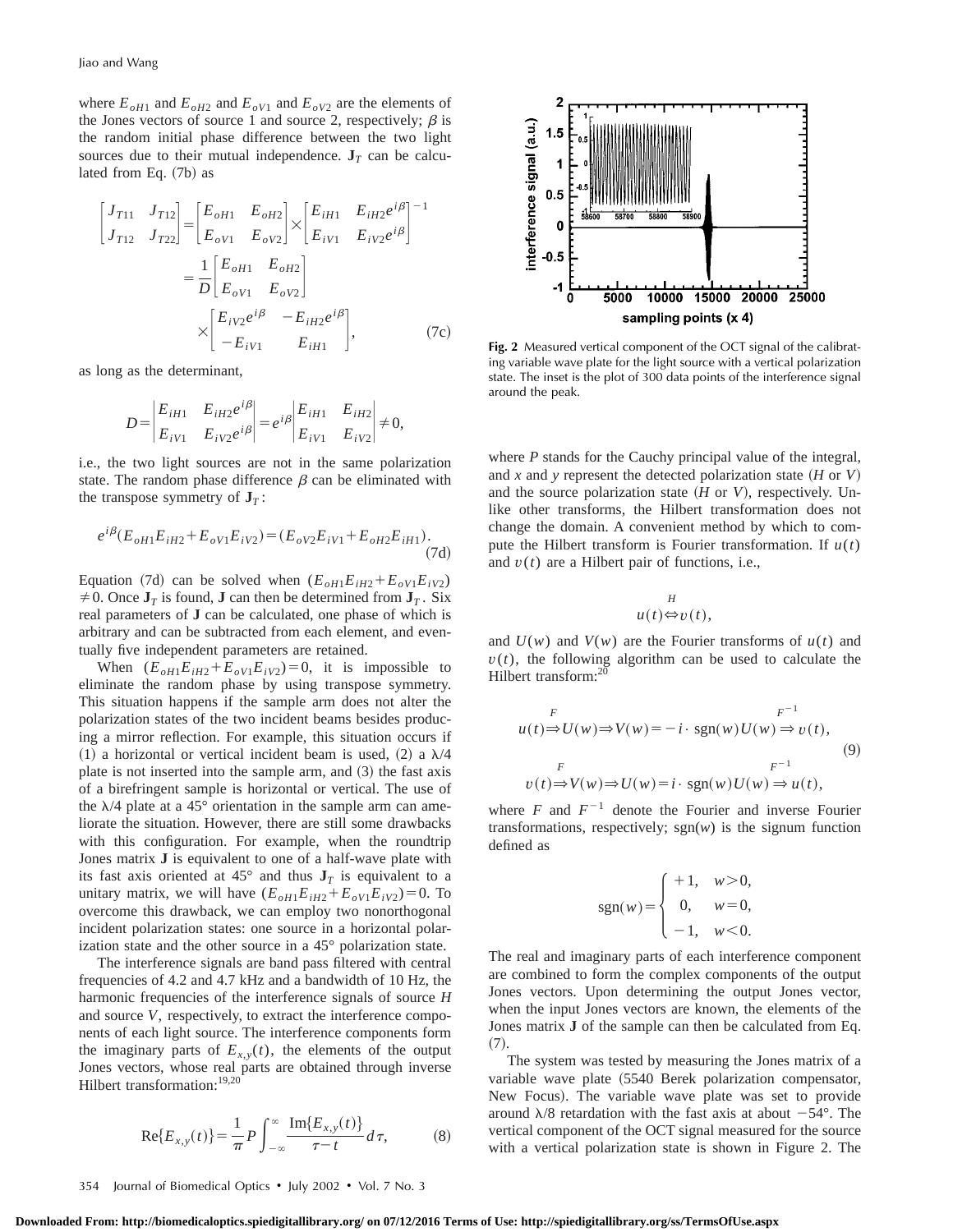measured mean Jones matrix  $(\mathbf{J}_m)$  and the corresponding standard deviation matrices for the amplitude  $(\mathbf{J}_{\rho\sigma})$  and phase  $(\mathbf{J}_{\varphi\sigma})$  are as follows:

$$
\mathbf{J}_m = \begin{bmatrix} 1 & 0.333 - 0.945i \\ 0.333 - 0.945i & 0.739 + 0.595i \end{bmatrix}
$$
  
= 
$$
\begin{bmatrix} 1 & 1.002 \exp(-1.232i) \\ 1.002 \exp(-1.232i) & 0.949 \exp(0.6779i) \end{bmatrix},
$$
  

$$
\mathbf{J}_{\rho\sigma} = \begin{bmatrix} 0 & 0.061 \\ 0.061 & 0.10 \end{bmatrix}, \quad \mathbf{J}_{\varphi\sigma} = \begin{bmatrix} 0 & 0.06 \\ 0.06 & 0.10 \end{bmatrix}.
$$

The results were averaged over 1000 points centered at the peak of the interference signals, where 1000 points correspond to 10  $\mu$ m, the resolution of the system. The mean and standard deviations were calculated from 100 measurements. The theoretically predicted roundtrip Jones matrix  $(\mathbf{J}_{P1})$  of a  $\lambda$ /8 plate with orientation of  $-54^{\circ}$  and the relative amplitude and phase differences of the measured matrix from the theoretical matrix  $({\bf J}_{\rho d1}$  and  ${\bf J}_{\varphi d1})$  are

$$
\mathbf{J}_{p1} = \begin{bmatrix} 1 & 0.267 - 0.870i \\ 0.267 - 0.870i & 0.828 + 0.561i \end{bmatrix}
$$

$$
= \begin{bmatrix} 1 & 0.91 \exp(-1.273i) \\ 0.91 \exp(-1.273i) & 1.0 \exp(0.5955i) \end{bmatrix},
$$

$$
\mathbf{J}_{pd1} = \begin{bmatrix} 0 & 10.1\% \\ 10.1\% & -5.1\% \end{bmatrix}, \quad \mathbf{J}_{pd1} = \begin{bmatrix} 0 & 3.2\% \\ 3.2\% & 13.8\% \end{bmatrix}.
$$

The error comes mainly from inaccurate setting of the variable wave plate. The actual parameters of the wave plate can be calculated from the measured Jones matrix. The retardation and the orientation of the wave plate were calculated to be  $48.95^{\circ}$  and  $-53.93^{\circ}$ , respectively. The theoretically fitted roundtrip Jones matrix of a wave plate with the calculated retardation and orientation values  $(\mathbf{J}_{P2})$  and the relative amplitude and phase differences of the measured matrix from this theoretically fitted matrix ( $J_{\rho d2}$  and  $J_{\varphi d2}$ ) are

$$
\mathbf{J}_{P2} = \begin{bmatrix} 1 & 0.343 - 0.972i \\ 0.343 - 0.972i & 0.779 + 0.627i \end{bmatrix}
$$
  
= 
$$
\begin{bmatrix} 1 & 1.031 \exp(-1.2316i) \\ 1.031 \exp(-1.2316i) & 1.0 \exp(0.6777i) \end{bmatrix},
$$
  

$$
\mathbf{J}_{\rho d2} = \begin{bmatrix} 0 & -2.8\% \\ -2.8\% & -5.1\% \end{bmatrix}, \quad \mathbf{J}_{\varphi d2} = \begin{bmatrix} 0 & 0.03\% \\ 0.03\% & 0.03\% \end{bmatrix}.
$$

### **4 Experimental Results and Analysis**

The system was experimentally applied to image soft tissues. The first sample was a piece of porcine tendon. The tendon was mounted in a cuvette filled with saline solution. The sample was transversely scanned in steps of 5  $\mu$ m and multiple *A*-scan images were taken. The digitized interference signals were band pass filtered, Hilbert transformed, and demodulated to extract the analytical signals of each component



Fig. 3 (a)  $M_{00}$  and 2D Jones-matrix images of a piece of normal porcine tendon. (b)  $M_{00}$  and 2D Jones-matrix images of the piece of porcine tendon heated for 20 s at 90 °C. (c)  $M_{00}$  and 2D Jones-matrix images of a piece of porcine skin. (d)  $M_{00}$  and 2D Jones-matrix images of a piece of bovine articular cartilage. The size of each image in (a) and (b) is 0.5 mm (width) $\times$ 0.9 mm (depth). The size of each image in (c) and (d) is 1 mm (width) $\times$ 0.9 mm (depth). Each image of the elements of the Jones matrix is pixelwise normalized with the corresponding  $\sqrt{M_{00}}$  image and shares the same color table. The phase of each element is relative to the phase of  $J_{11}$ , which is zero with respect to itself. The  $M_{00}$  images are on a logarithmic pseudocolor scale while the other images are on a linear pseudocolor scale.

of the output Jones vectors. For each *A* scan, pixels were formed by averaging the calculated elements of the Jones matrix over segments of  $1000$  points. Two-dimensional  $(2D)$  images were formed from these *A*-scan images and then median filtered. Last, the amplitudes of the elements of the Jones matrix were pixelwise normalized with  $\sqrt{M_{00}}$  and the phases were pixelwise subtracted by the phases of  $J_{11}$ .  $M_{00}$  represents the intensity transformation from input light into output light and

$$
M_{00} = \frac{1}{2}(|J_{11}|^2 + |J_{12}|^2 + |J_{21}|^2 + |J_{22}|^2). \tag{10}
$$

The final 2D images of the Jones matrix **J** and  $M_{00}$  are shown in Figure  $3(a)$ .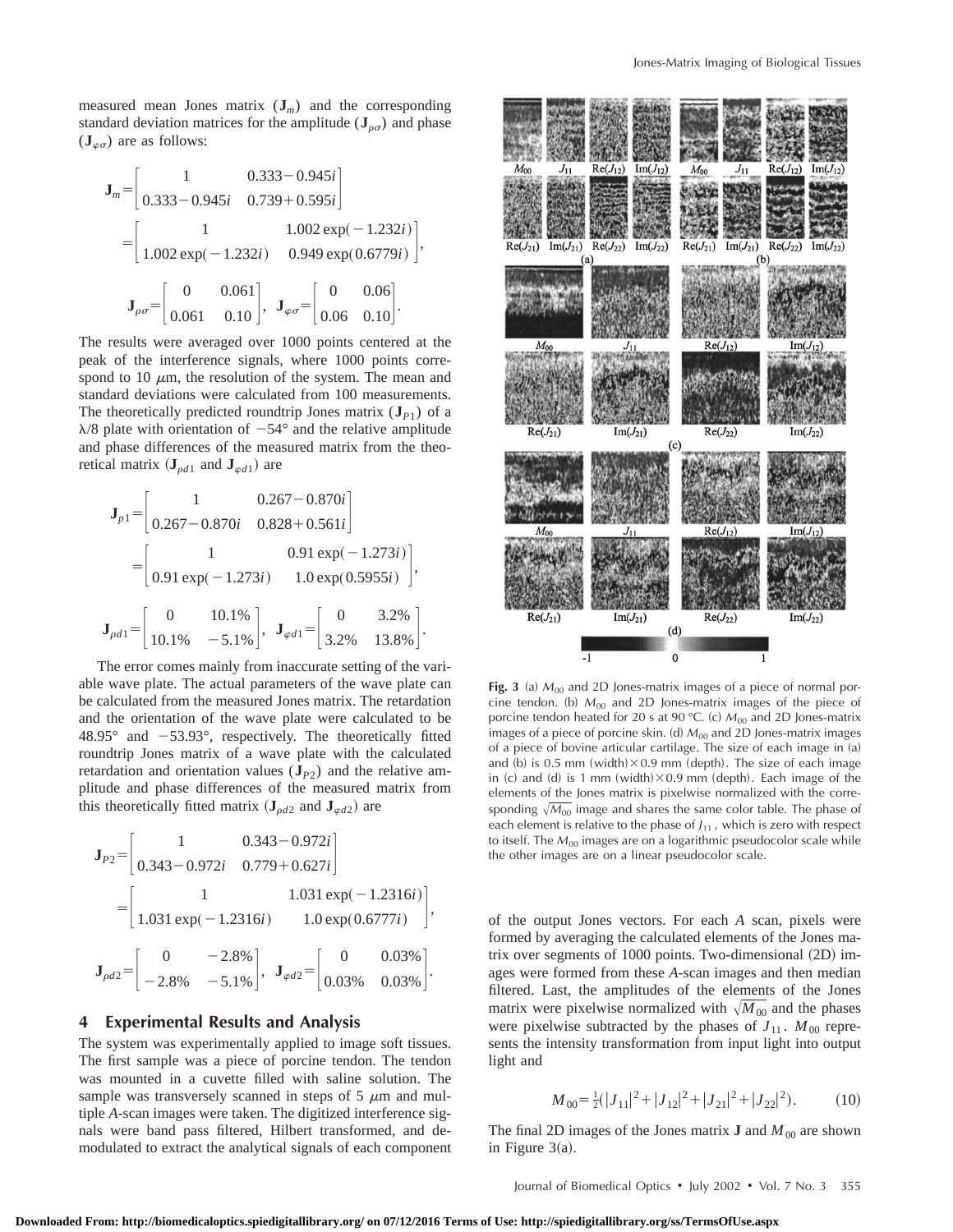Clear band structures can be seen in some of the images, especially in  $\text{Re}(J_{22})$  and  $\text{Im}(J_{22})$ . There is no such band structure present in the  $M_{00}$  image, which is the image based on the intensity of backscattered light. In other words, the  $M_{00}$ image is free of the effect of polarization. We believe that the band structure is generated by the birefringence of the collagen fibers in porcine tendon. The band structure is distributed quite uniformly in the region measured; therefore, the birefringence is also uniform in the area measured.

After the test, the sample was thermally treated to test the change in polarization properties of biological tissue due to thermal damage. The sample was heated for about 20 s by touching it with a piece of metal, which was partially immersed in 90 °C water; the piece of metal was used for convenience in heating the sample in a specific area. The Jones matrix images shown in Figure  $3(b)$  clearly show that the period of the band structure increased with the thermal treatment, which we believe is directly caused by the reduction of birefringence in the sample. This observation, birefringence loss caused by thermal damage, is consistent with the experimental result of another group.<sup>21</sup>

We also measured the images of the Jones matrix of a piece of fresh porcine skin [Figure  $3(c)$ ]. The skin sample was mounted in a cuvette filled with saline solution. Incident light was perpendicular to the surface of the skin. There is also some band-like structure in the images other than the image of  $M_{00}$ , which suggests the existence of birefringence. The structure is not as uniform as that of porcine tendon. The distribution and the orientation of the collagen fibers in porcine skin are apparently not as uniform as in porcine tendon. Only one period of the band-like structure can be seen, possibly due to the nonuniform distribution of the orientation of the birefringence.

The Jones matrix of a piece of bovine articular cartilage was also measured [Figure  $3(d)$ ]. In the images, the birefringence of the cartilage is apparently inhomogeneous from the surface down into the sample. It can be seen that the band structure is also inhomogeneous in the lateral direction. The inhomogeneous distribution of the band structure suggests that the orientation of the major axis, related to the fiber orientation of the sample, varies in the lateral direction.

Usually the parameters that characterize the polarization properties of a sample are contained implicitly in its Jones and Mueller matrices. Explicit polarization parameters of a sample, such as diattenuation, birefringence, and orientation of the fast axis, need to be extracted from the measured Jones or Mueller matrices through decomposition. For a nondepolarizing sample, the decomposition of its Jones matrix is equivalent to the decomposition of its Mueller matrix.

A Jones matrix can be decomposed by polar decomposition:<sup>13,22</sup>

$$
\mathbf{J} = \mathbf{J}_P \mathbf{J}_R, \tag{11}
$$

where  $J_p$  is the Jones matrix of a diattenuator (partial polarizer) and  $J_R$  is the Jones matrix of an elliptical retarder. In biological tissues, it is reasonable to believe that the orientations of the diattenuator and the retarder are the same because the orientations of both the diattenuator and the retarder are



**Fig. 4** Averaged raw data of  $M_{31}$  (\*) and  $M_{32}$  (O), like in Eq. (12), of a piece of porcine tendon vs penetration depth and the fitted curve (—) for different orientations. From top to bottom the interval of variation of the orientation is −10°.

directly related to the orientation of the tissue fibers. In this case,  **is homogeneous in the polarization sense<sup>22</sup> and the** order of  $J_p$  and  $J_R$  in Eq. (11) is reversible.

Because the effect of non-Faraday circular birefringence is cancelled in the roundtrip OCT signals and there is no Faraday circular birefringence without a magnetic field applied to the sample, only linear birefringence exists in Jones matrix **J**. We extracted polarization parameters from a piece of porcine tendon set at various orientations. The rotational axis of the sample is collinear with the optical axis of the incident light. The measurements were made at five different orientations at intervals of 10°. For a Jones matrix that contains linear birefringence and linear or circular diattenuation, the following relationships can be derived:

$$
Re(J_{11})Im(J_{21}) - Im(J_{11})Re(J_{21}) - Re(J_{12})Im(J_{22})
$$
  
+
$$
Im(J_{12})Re(J_{22}) = P(P_1, P_2)sin(2 \theta)sin(\varphi) = M_{31},
$$
  

$$
Re(J_{11})Im(J_{22}) - Im(J_{11})Re(J_{22}) - Re(J_{21})Im(J_{12})
$$
  
+
$$
Im(J_{21})Re(J_{12})
$$
  
= 
$$
- P(P_1, P_2)cos(2 \theta)sin(\varphi) = M_{32},
$$
 (12)  

$$
M_{00} = \frac{1}{2}(P_1^2 + P_2^2),
$$

where *P* is a function of  $P_1$  and  $P_2$ . To increase the signalto-noise ratio, every 20 adjacent *A* scans of  $M_{31}$  and  $M_{32}$  were averaged and the data corresponding to a physical depth of  $0.4$  mm from the surface (optical depth divided by the refractive index of the sample, which was assumed to be  $1.4$ ) were fitted for polar decomposition.

The averaged raw data and the fitted curves for the different orientations are shown in Figure 4. The evolution of  $M_{31}$ and  $M_{32}$  with the orientations can be clearly seen. The calculated birefringence from the fitted data is  $(4.2\pm0.3)\times10^{-3}$ , which is comparable with the previously reported value of  $(3.7\pm0.4)\times10^{-3}$  for bovine tendon.<sup>7</sup> The calculated birefrin-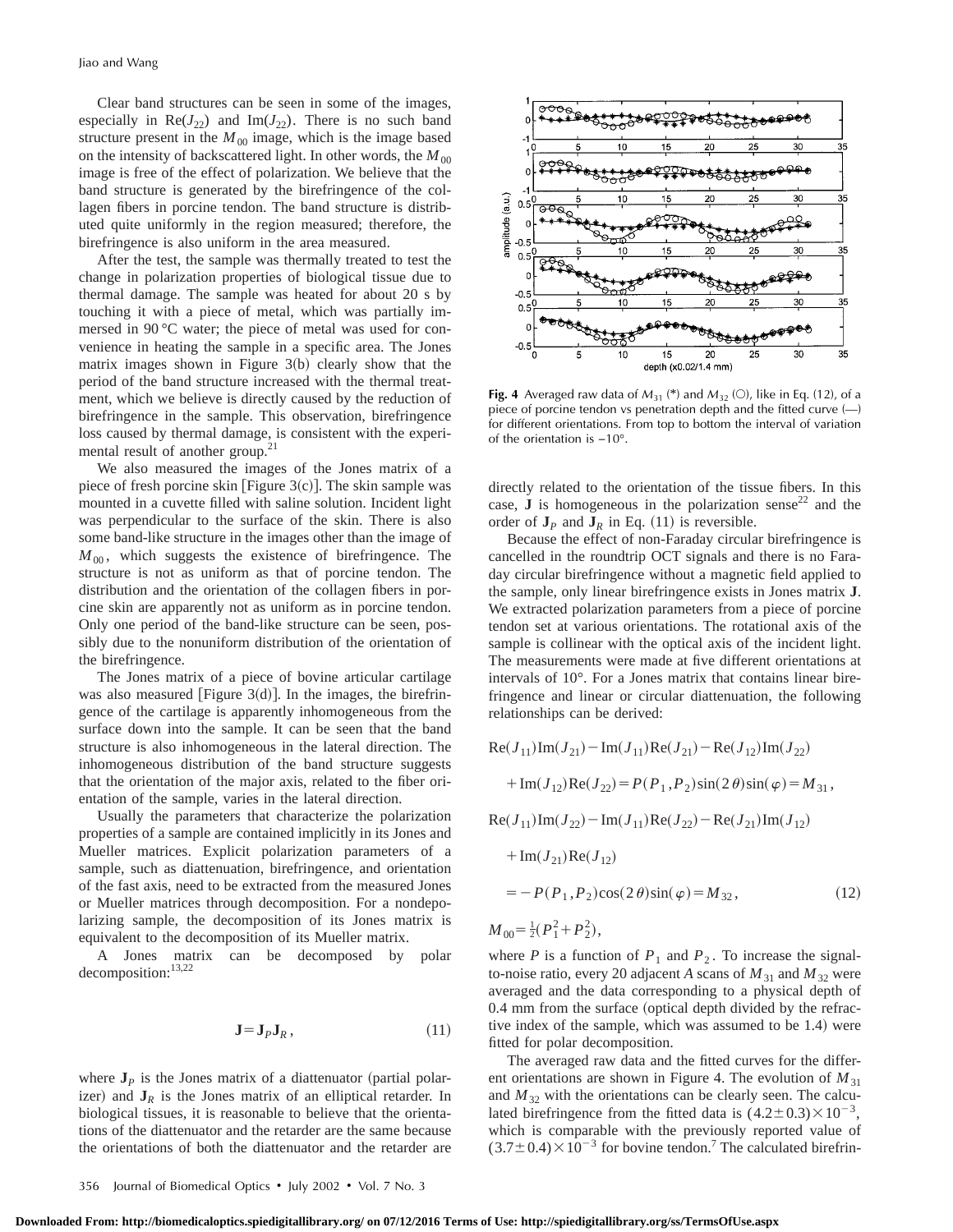

**Fig. 5** Calculated angle and standard error of the fast axis for different orientations of the sample in Figure 4.

gence of the thermally treated porcine tendon in Figure  $3(b)$  is  $(2.24 \pm 0.07) \times 10^{-3}$ , which is about half the normal value. After subtracting an offset, the calculated angles of the fast axis are shown in Figure 5. The small angular offset is due to the discrepancy between the actual and the observed fiber orientations. The results are very good considering that the tendon was slightly deformed when it was mounted in the cuvette and the rotational axis of the sample may not have been exactly collinear with the optical axis.

The diattenuation is defined as

$$
D = (P_1^2 - P_2^2)/(P_1^2 + P_2^2) = \sqrt{M_{01}^2 + M_{02}^2 + M_{03}^2}/M_{00},
$$
\n(13)

where  $M_{01}$ ,  $M_{02}$ , and  $M_{03}$  are the elements of the corresponding Mueller matrix and can be calculated with Eq.  $(5)$ . The *D* calculated was averaged over all the orientations and linearly fitted over a depth of 0.3 mm. The *D* fitted versus the roundtrip physical pathlength increases with a slope of 0.26/mm and reaches  $0.075 \pm 0.024$  at the depth of 0.3 mm after subtracting an offset at the surface.

The calculated birefringence of the porcine skin is mainly in the range of  $1.5 \times 10^{-3}$  –  $3.5 \times 10^{-3}$ . The calculated birefringence of the bovine cartilage is about  $3.0\times10^{-3}$ . The differences in Jones-matrix images among different samples are obvious. The magnitude of birefringence and diattenuation are related to the density and property of collagen fibers, whereas the orientation of the fast axis indicates the orientation of the collagen fibers. The amplitude and orientation of birefringence of porcine skin and bovine cartilage are not as uniformly distributed as in porcine tendon. In other words, the densities of collagen fibers in porcine skin and bovine cartilage are not as uniform as in porcine tendon, and the orientations of the collagen fibers are not distributed in as orderly a fashion as in porcine skin and bovine cartilage as in porcine tendon.

## **5 Conclusion**

In summary, we developed a novel double-source doubledetector polarization-sensitive OCT imaging technique. This technique enables the acquisition of a 2D tomographic Jones matrix, which can be converted into a Mueller matrix. The depth-resolved Jones matrix of a sample can be determined

with a single scan; as a result, this technique is capable of imaging either hard or soft biological tissues. In addition, the Jones matrix can be decomposed to extract important information on the optical polarization properties of a sample, such as birefringence, orientation of the fast axis, and diattenuation. In our study, the Jones-matrix images of thermally treated porcine tendon clearly showed changes in birefringence due to thermal damage. The Jones-matrix images of different biological samples revealed that the polarization properties of different samples differ from each other although the birefringence in all of the samples was contributed primarily by collagen fibers. This technique has the potential to provide a new contrast mechanism for imaging biological tissues. Birefringence is sensitive to tissue changes because it is based on phase contrast.

### **Acknowledgments**

This project was sponsored in part by National Institutes of Health Grant Nos. R21 RR15368 and R01 CA71980, by National Science Foundation Grant No. BES-9734491, and by Texas Higher Education Coordinating Board Grant No. 000512-0123-1999.

#### **References**

- 1. W. Drexler, U. Morgner, F. X. Kärtner, C. Pitris, S. A. Boppart, X. D. Li, E. P. Ippen, and J. G. Fujimoto, ''*In vivo* ultrahigh-resolution optical coherence tomography," *Opt. Lett.* 24(17), 1221-1223  $(1999)$
- 2. I. Hartl, X. D. Li, C. Chudoba, R. K. Ghanta, T. H. Ko, and J. G. Fujimoto, ''Ultrahigh-resolution optical coherence tomography using continuum generation in an air-silica microstructure optical fiber,'' *Opt. Lett.* **29**(9), 608–610 (2001).
- 3. G. J. Tearney, B. E. Bouma, and J. G. Fujimoto, ''High-speed phaseand group-delay scanning with a grating-based phase control delay line," *Opt. Lett.* 22(23), 1811–1813 (1997).
- 4. A. M. Rollins, M. D. Kulkarni, S. Yazdanfar, R. Ung-arunyawee, and J. A. Izatt, ''*In vivo* video rate optical coherence tomography,'' *Opt. Express* 3(6), 219–229 (1998); http://epubs.osa.org/oearchive/source/ 5873.htm.
- 5. J. M. Schmitt, ''Restoration of optical coherence images of living tissues using the CLEAN algorithm,"  $J.$  Biomed. Opt.  $3(1)$ , 66–75  $(1998).$
- 6. M. Baskansky and J. Reintjes, ''Statistics and reduction of speckle in optical coherence tomography," *Opt. Lett.* **25** $(8)$ , 545–547  $(2000)$ .
- 7. J. F. de Boer, T. E. Milner, M. J. C. van Gemert, and J. S. Nelson, ''Two-dimensional birefringence imaging in biological tissue by polarization-sensitive optical coherence tomography,'' *Opt. Lett.* **22**(12), 934–936 (1997).
- 8. M. J. Everett, K. Schoenerberger, B. W. Colston, Jr., and L. B. Da Silva, ''Birefringence characterization of biological tissue by use of optical coherence tomography," *Opt. Lett.* **23**(3), 228-230 (1998).
- 9. J. F. de Boer, T. E. Milner, and J. S. Nelson, ''Determination of the depth-resolved Stokes parameters of light backscattered from turbid media by use of polarization-sensitive optical coherence tomography," Opt. Lett. 24(5), 300-302 (1999).
- 10. G. Yao and L. V. Wang, ''Two-dimensional depth-resolved Mueller matrix characterization of biological tissue by optical coherence tomography," *Opt. Lett.* **24**(8), 537-539 (1999).
- 11. S. Jiao, G. Yao, and L. V. Wang, ''Depth-resolved two-dimensional Stokes vectors of backscattered light and Mueller matrices of biological tissue measured with optical coherence tomography,'' *Appl. Opt.* **39** $(34)$ , 6318–6324  $(2000)$ .
- 12. S. Jiao and L. V. Wang, ''Two-dimensional depth-resolved Mueller matrix of biological tissue measured with double-beam polarizationsensitive optical coherence tomography," *Opt. Lett.*  $27(2)$ ,  $101-103$  $(2002).$

Journal of Biomedical Optics  $\cdot$  July 2002  $\cdot$  Vol. 7 No. 3 357